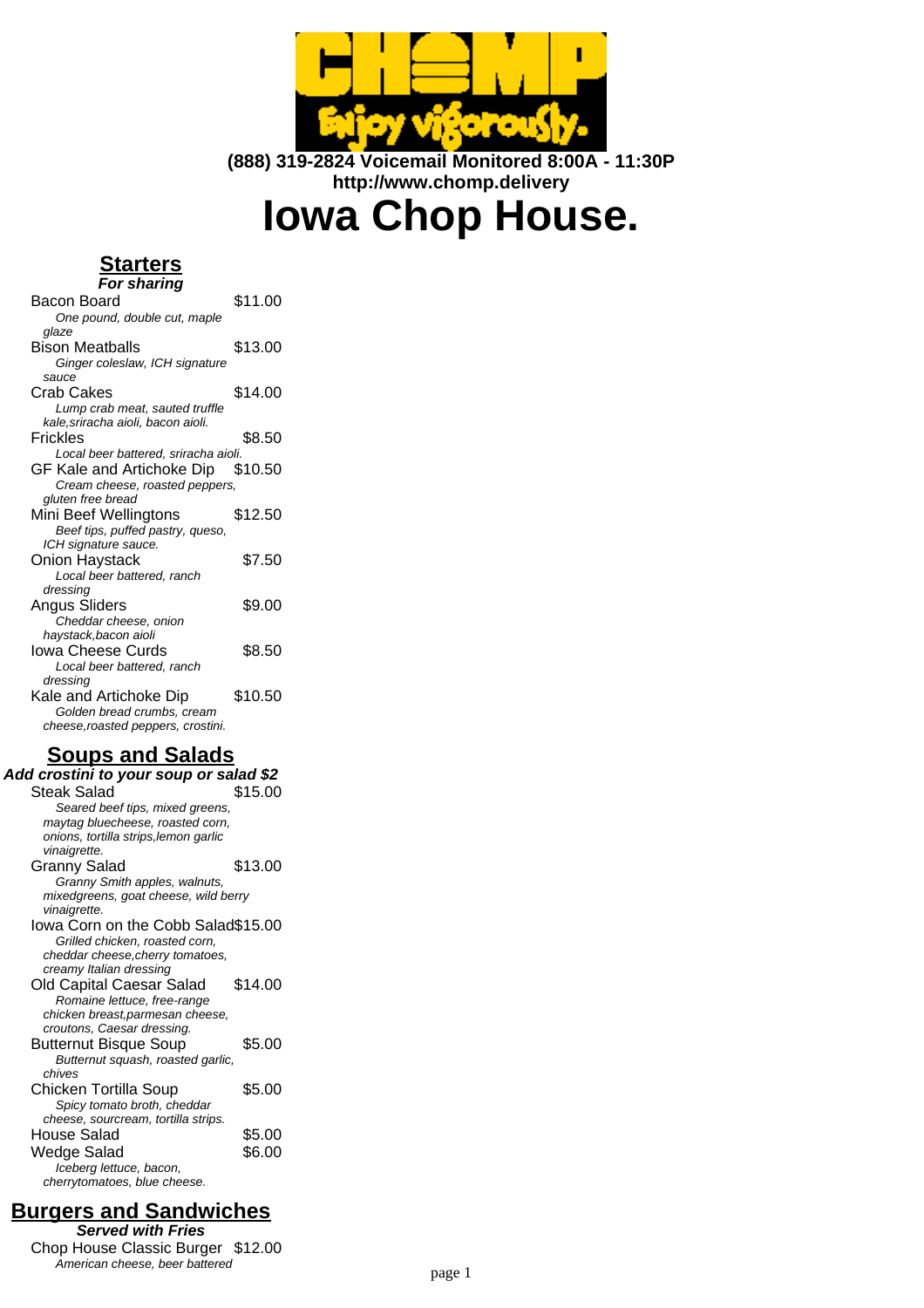pickled, and special sauce. Bacon Cheddar Burger \$13.50 Bacon, cheddar cheese, ICH signature sauce. Bison Burger \$15.00 Smoked gouda, button mushrooms,Granny Smith apple, sweet potato spread. Blue Ribbon Burger \$14.00 Blue cheese, bacon, onion haystack,bacon aioli. The "Fainting" Cow Burger \$13.00 Pepper jack cheese, jalapenos, sriracha aioli. B.L.T. \$13.00 Double cut bacon, lettuce, tomato, andmayo on sourdough Chicken Coop \$12.00 Free-range chicken breast, swisscheese, ICH signature sauce, onionhaystack, lettuce, tomato. The Scottish \$14.00 Wild-caught Scottish salmon, Granny Smithapples, walnut spread, spinach, ciabatta bread Three Little Pigs \$12.00 Pulled pork tossed in ICHsignature sauce with ginger coleslaw.

#### **Entrees**

Four cheese chop macaroni \$15.00 Smoked gouda, soft & creamy cheddar,cream cheese, bacon, onion haystack, fries. Roasted Chicken \$17.00 Roasted half chicken, roasted potatoes,sweet corn succotash, red wine demi-glaze. Salmon Filet \$23.00 Rice pilaf, seared green beans, hollandaisesauce. Duck Breast \$27.00 Garlic whipped potatoes, grilledasparagus, wild berry sauce.

#### **Signature Steaks**

| Filet Mignon       |         |
|--------------------|---------|
| Sirloin            |         |
| Pork Chop (14oz)   | \$19.00 |
| NY Strip (16oz)    | \$27.00 |
| Rib-Eye (14oz)     | \$31.00 |
| T-Bone (18oz)      | \$39.00 |
| Porterhouse (24oz) | \$44.00 |

#### **Sides**

| Loaded Sweet Potato                | \$6.00 |
|------------------------------------|--------|
| Butter, brown sugar, creamy        |        |
| walnut spread, walnuts             |        |
| Loaded Baked Potato                | \$7.00 |
| Butter, sour cream, cheese, bacon, |        |
| chives, onion haystack             |        |
| Baked Potato                       | \$5.00 |
| Butter, sour cream                 |        |
| <b>Baked Sweet Potato</b>          | \$4.00 |
| Butter, brown sugar                |        |
| Creamed Corn                       | \$5.00 |
| French Fries                       | \$4.50 |
| <b>Garlic Whipped Potatoes</b>     | \$5.50 |
| Grilled Asparagas                  | \$6.00 |
| Mac N Cheese                       | \$7.00 |
| Rice Pilaf                         | \$5.00 |
| <b>Roasted Potatoes</b>            | \$5.00 |
| Sauteed Mushrooms                  | \$5.00 |
| Seared Green Beans                 | \$4.50 |
| Sweet Corn Succotash               | \$5.00 |
| <b>Sweet Potato Fries</b>          | \$5.00 |
| <b>Truffle Fries</b>               | \$6.00 |
| Quinoa                             | \$5.00 |